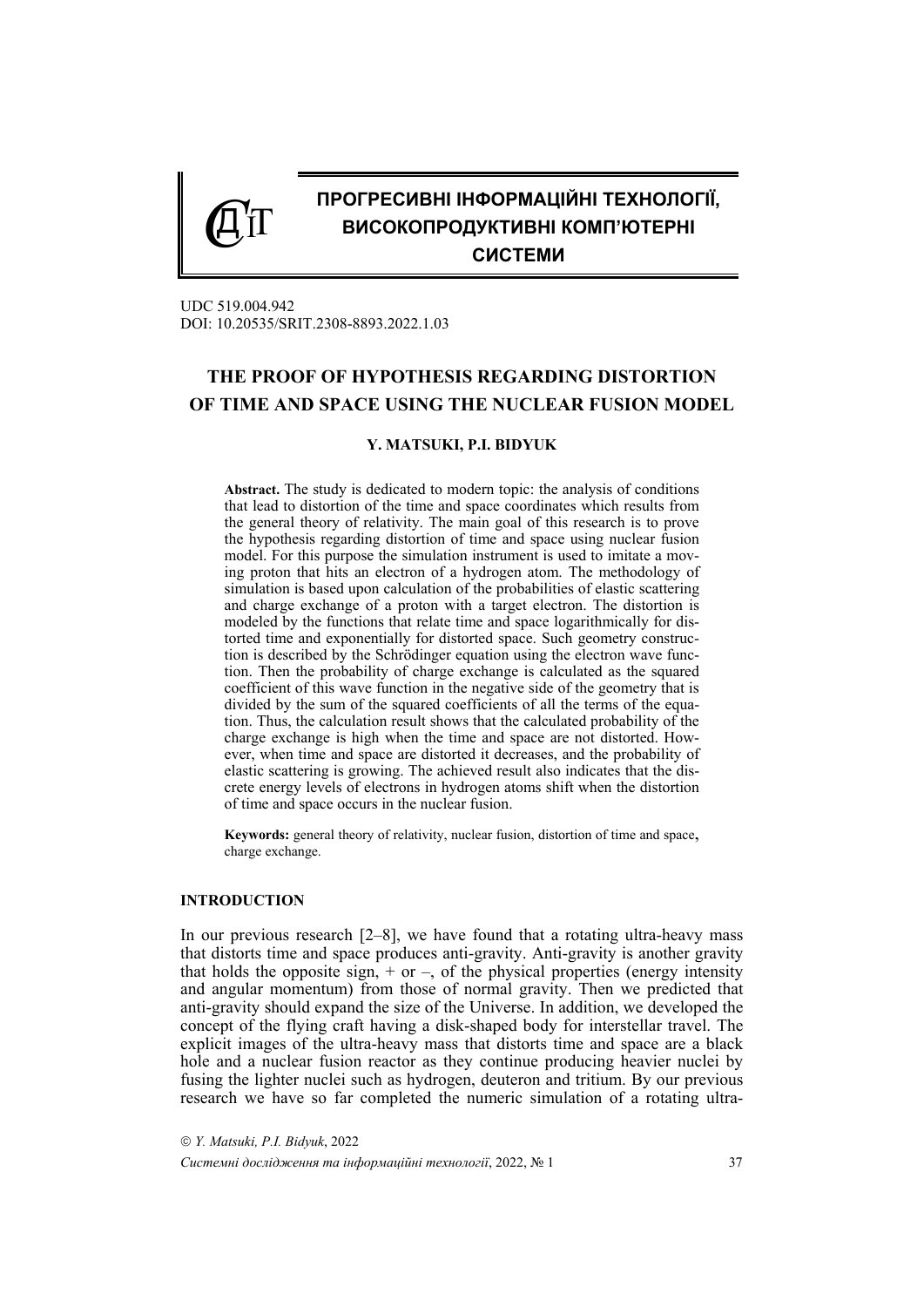heavy mass by applying the general theory of relativity with the mathematics of the 4-dimensional tensors. However, the distortion of time and space is still an unproven hypothesis.

A research question remains: whether the nuclear fusion relates to the distortion of time and space, or not. To answer this question, we used an approximation method. First, we have prepared an input dataset that simulates the infinite 4-dimensional time and space, by replacing them with the finite discrete values. Then we set a geometrical placement of an electron in the field of two fixed protons with a separation in two-dimensional coordinates. With this setting, we calculated the probabilities of the proton's elastic scattering and its charge exchange by the approximation method of quantum mechanics [9, pp. 95–97]. The probability of charge exchange leads to the fusion of the proton and the hydrogenatom. Also, we simulated the distortion of time and space by the same method of our previous research [2–8], which was based on the general theory of relativity [1 pp. 32–36]. Finally, by comparing the calculated probabilities with and without the distortion of time and space, we examined the relation between nuclear fusion and the distortion of time and space.

## **METHOD**

## **Probabilities of charge exchange and elastic scattering by a moving proton**

We have simulated a fusion of two hydrogen-atoms. But, to simplify the simulation, we calculated the probabilities of moving proton's charge exchange and its elastic scattering with a target electron of a hydrogen atom. (Note: the moving proton is called incident proton.) The reference [9, p. 95] sets a system of an electron in the field of fixed two protons. According to the reference, we set the following linear operator that is called Hamiltonian, considering the proton and the hydrogen atom as two interacting quantum mechanical system:

$$
H = -\frac{1}{2}\nabla_r^2 - \frac{1}{\left|r - \frac{1}{2}R\right|} - \frac{1}{\left|r + \frac{1}{2}R\right|} + \frac{1}{R} - \frac{1}{M}\nabla_R^2.
$$
 (1)

It is an operator that forms Schrödinger's equation shown below with wave functions,  $\varphi(r, R)$ , and  $X(R)$ . It consists of five components. First,  $-\frac{1}{2}\nabla_r^2$  $-\frac{1}{2}\nabla_r^2$ , is for the kinetic energy of electron where electron's mass is 1 in atomic units, and where  $\nabla_r^2$  is an operator that makes  $\left(\frac{\partial \varphi(r, R)}{\partial r}\right)^2$ J  $\left(\frac{\partial \varphi(r,R)}{\partial r}\right)$ J ſ  $\hat{o}$  $\partial \varphi$ *r*  $\left(\frac{r}{R}\right)^2$ , and  $\varphi(r, R)$  is a wave function of electron's coordinate *r* and proton's coordinate *R*. Second;  $-\frac{1}{M}\nabla_R^2$  is for the kinetic energy of the moving proton and  $\nabla_R^2$  is an operator that makes  $\left(\frac{R}{R}\right)^2$ J  $\left(\frac{\partial X(R)}{\partial R}\right)$  $\setminus$ ſ  $\partial$  $\partial$ *R*  $\left(\frac{X(R)}{R}\right)^2$ , where  $X(R)$  is a wave function of the proton coordinate *R*. *M* is the mass of the proton. (Note:  $M \nabla_R X(R)$  is the momentum p of a proton, and  $p^2/2M$  is the kinetic energy of a proton; then  $\frac{[\nabla_R X(R)]^2}{M}$  is the total kinetic energy of two protons.) The other three terms of (1) are for the potential energies: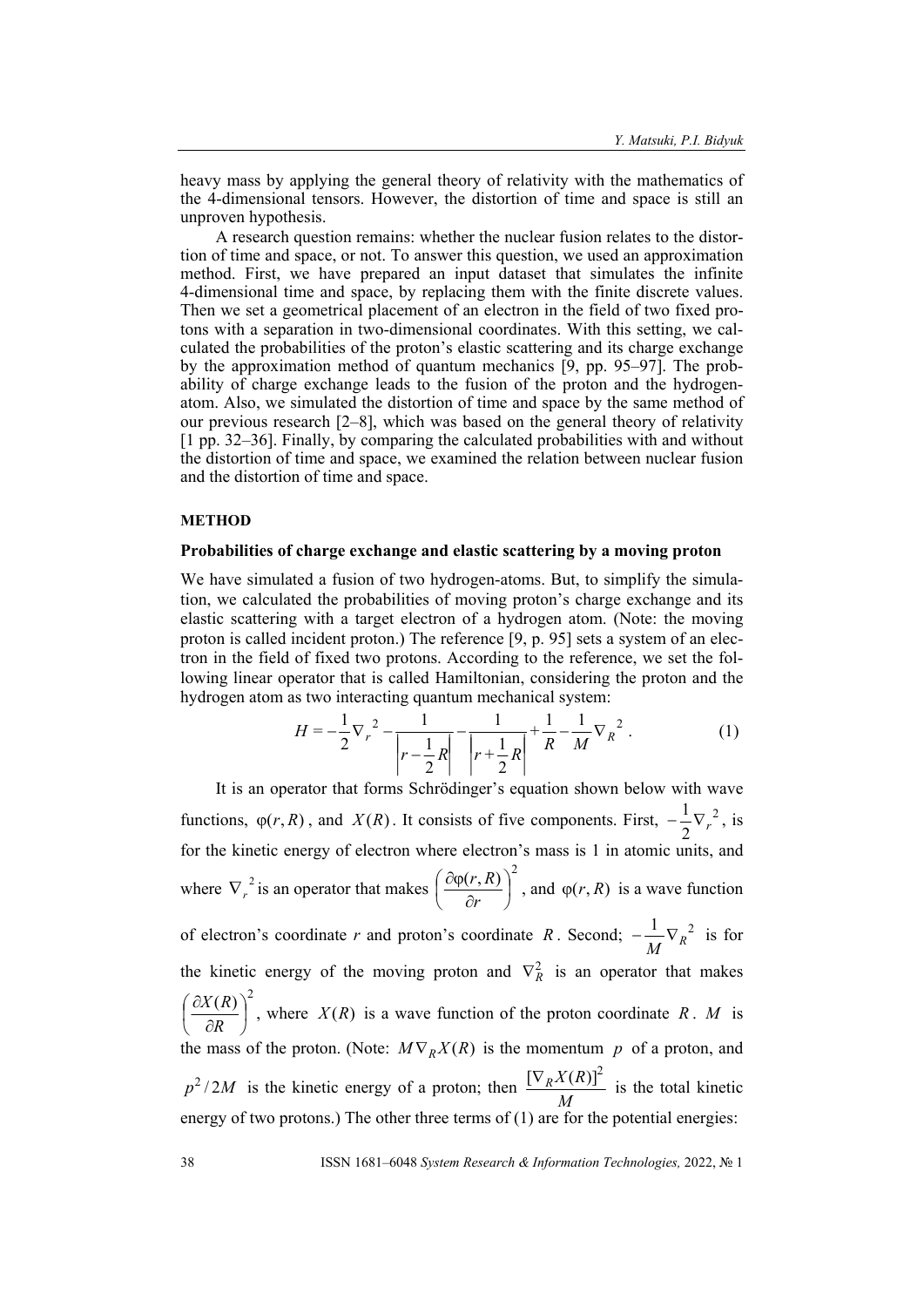1) potential energy of hydrogen atom with the target electron in its initial position

$$
-\frac{1}{\left|r-\frac{1}{2}R\right|};
$$

2) potential energy of hydrogen atom with its electron after charge exchange

$$
-\frac{1}{\left|r+\frac{1}{2}R\right|};
$$

3) potential energy of hydrogen's proton

$$
+\frac{1}{R}.
$$

The potential energy of the target electron 1) induces the proton's elastic scattering, and the potential energy of the target electron 2) induces its charge exchange with the incident proton. The proton's potential energy 3) induces both elastic scattering and charge exchange of the slowly moving incident proton.

Because the proton is moving slower than the hydrogen atom's electron,  $-\frac{1}{M}\nabla_R^2$ , is called the slow subsystem  $H_2$  of the Hamiltonian, and *R +*  $r - \frac{1}{2}R$   $r + \frac{1}{2}R$ *r* 1 2 1 1 2 1 1 2  $1\frac{1}{2}$  $\vert$  $\overline{\phantom{a}}$  $\left| \frac{1}{r+1}R \right|$  $\overline{\phantom{a}}$  $\overline{\phantom{a}}$  $\overline{a}$  $\cdot$  $\overline{\phantom{a}}$  $\left| \frac{1}{r-1}R \right|$  $\overline{1}$  $r -\frac{1}{2}\nabla_r^2 - \frac{1}{\left| \right| \left| \right| \left| \right| \left| \right| \left| \right| \left| \right| \left| \right| \left| \right| \left| \right| \right| \left| \right| \left| \right| \left| \right| \left| \right| \left| \right| \left| \right| \left| \right| \left| \right| \left| \right| \left| \right| \left| \right| \left| \right| \left| \right| \left| \right| \left| \right| \left| \right| \left| \right| \left| \right| \left| \right| \left| \right| \left| \right| \left| \right| \left| \right| \left| \right|$ 

tonian. Then (1) becomes as follows:

$$
H = H_1 + H_2.
$$

Here  $H_1$  plays the role of potential energy while  $H_2$  plays the role of kinetic energy in the Hamiltonian (1). Then the following Schrödinger's equation gives the solution of the problem:

$$
H\varphi_n(r,R)X(R) = \left(-\frac{1}{2}\nabla_r^2 - \frac{1}{|r-\frac{1}{2}R|} - \frac{1}{|r+\frac{1}{2}R|} + \frac{1}{R} - \frac{1}{M}\nabla_R^2\right)\varphi_n(r,R)X(R) =
$$
  
=  $(H_1 + H_2)\varphi_n(r,R)X(R) = E_n\varphi_n(r,R)X(R).$ 

Henceforward we focus on the potential energy  $H_1$  of Schrödinger's equation:

$$
H_1 \varphi_n(r, R) X(R) = \left( -\frac{1}{2} \nabla_r^2 - \frac{1}{\left| r - \frac{1}{2} R \right|} - \frac{1}{\left| r + \frac{1}{2} R \right|} + \frac{1}{R} \right) \varphi_n(r, R) X(R) =
$$
  
=  $H_1 \varphi_n(r, R) X(R) = \varepsilon_n \varphi_n(r, R) X(R)$ , (2)

*Системні дослідження та інформаційні технології*, 2022, № 1 39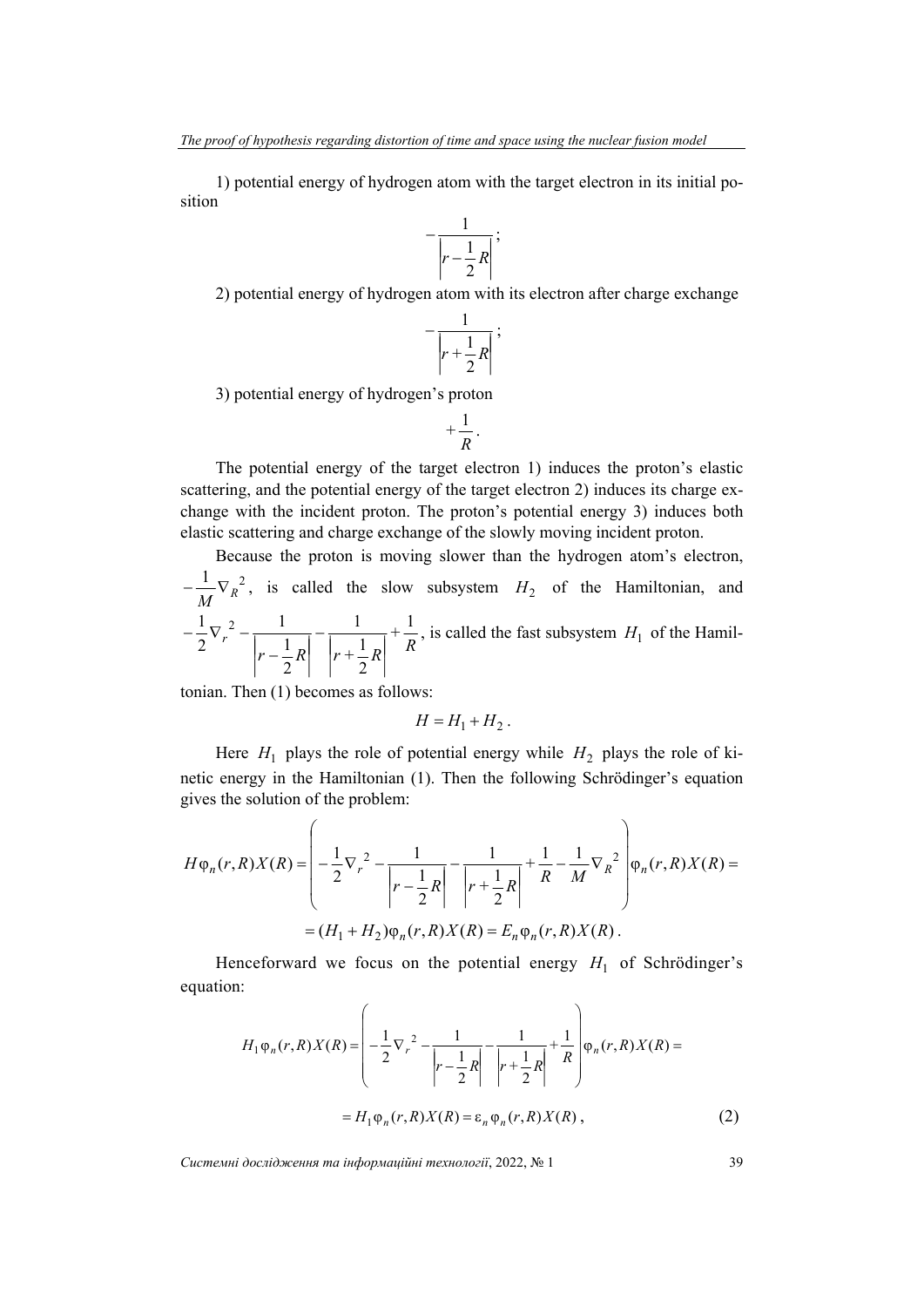where  $\varphi_n(r, R)$  *X*(*R*) is the solution known as a wave function and  $\varepsilon_n$  is the eigenvalue of the potential energy. The wave functions are continuous, but the equation (2) leads to the discrete eigenvalues that define the energy states of the hydrogen atom as the suffix *n* gives discrete numbers, 0, 1, 2…, that define the discrete energy states of the hydrogen atom with an electron. Hence, the hydrogen-atom has a discrete energy spectrum in its atomic structure, while the slowly moving proton has a continuous energy spectrum.

Then the coefficients of the Schrödinger equation are calculated as solution of the problem of an electron in the field of two fixed protons with separation (distance) of *R*, as shown in Fig. 1 in a flat  $x - y$  coordinate system. Here, *r* gives the distance between the origin *O* of the coordinates and an electron, which is indicated in the plane polar coordinates. Here,  $(1/2)R$ , and  $-(1/2)R$  are the locations of two protons on the x-axis; and,  $r - (1/2)R$  is the length of the vector between the proton located at  $(1/2)R$  and the electron, and  $r+(1/2)R$  is the length of the vector between the proton located at  $-(1/2)R$  and the electron, indicated in plane polar coordinates.



*Fig. 1.* Coordinates of two protons and an electron (modified from [9], p. 89, Fig. 21)

The Hamiltonian (1) is symmetric  $(r \rightarrow -r)$  with respect to interchange of the incident particle (a slowly moving proton) and target particle (an electron of the hydrogen-atom). Here, the interchange of the particles means that the proton's + charge changes to –. Then symmetric and anti-symmetric functions  $\varphi_n^S(r, R)$ and  $\varphi_n^a(r, R)$  are introduced. When the nucleons are far apart, the electron will be localized near one or the other proton, therefore we have:

$$
\Phi_n^{S.a}(r,R)_{\overrightarrow{R\rightarrow\infty}}\frac{1}{\sqrt{2}}\Bigg[\Phi_{n_0}^{\mathcal{Q}}\bigg(r-\frac{1}{2}R\bigg)\pm\Phi_{n_0}^{\mathcal{Q}}\bigg(r+\frac{1}{2}R\bigg)\Bigg],\tag{3}
$$

where  $\frac{1}{\sqrt{2}} \left[ \Phi_{n_0}^Q \left( r - \frac{1}{2} R \right) \pm \Phi_{n_0}^Q \left( r + \frac{1}{2} R \right) \right]$  $\left[\Phi_{n_0}^{\mathcal{Q}}\left(r-\frac{1}{2}R\right)\pm\Phi_{n_0}^{\mathcal{Q}}\left(r+\frac{1}{2}R\right)\right]$ J  $\left(r+\frac{1}{2}R\right)$  $\left(r-\frac{1}{2}R\right)\pm\Phi_{n_0}^Q\left(\frac{1}{2}R\right)$ J  $\Phi_{n_0}^Q\left(r-\frac{1}{2}R\right)\pm\Phi_{n_0}^Q\left(r+\frac{1}{2}R\right)$ *Q*  $n_0\binom{r-2}{2}$ 1 2 1 2  $\frac{1}{\sqrt{2}} \left[ \Phi_{n_0}^Q \left( r - \frac{1}{2} R \right) + \Phi_{n_0}^Q \left( r + \frac{1}{2} R \right) \right]$  are hydrogen-atom's wave functions [8, p. 96].

The initial condition of the simulation is that the electron is attached to the proton at  $+ R/2$  of *x*-coordinates. It means that the wave function of the electron is initially: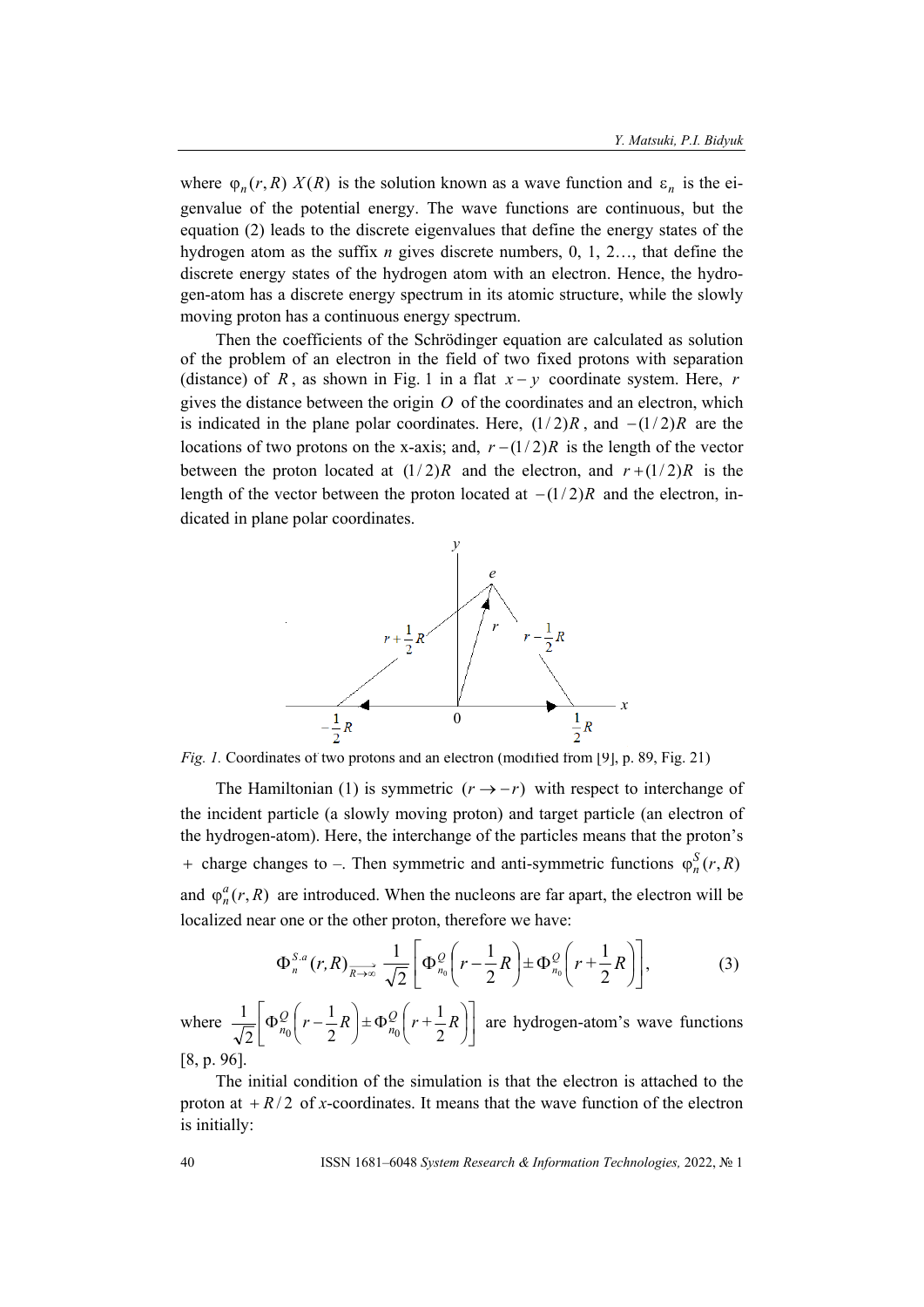$$
\Phi = \Phi_{n_0}^{\mathcal{Q}} \left( r - \frac{1}{2} R \right). \tag{4}
$$

Here,  $\Phi_n^Q(r-1/2R)$  means that  $\Phi_n^Q$  is a function of  $r-1/2R$ , that is the initial position of the electron, which is located at a distance from the coordinate  $1/2R$  to the electron *e* in the upper-right hand of Fig. 1. Here  $n_0$  means the electron's initial state among its *n* energy states (4).

The uncertainty principle of quantum mechanics doesn't determine the exact position of an electron in a hydrogen-atom, but it only calculates the probability of the electron's position as the squared coefficients of Schrödinger's equation (2) that describes the system of the proton and the hydrogen-atom. Then in (2), the coefficient of  $\Phi(r-1/2R)$  is for the proton's elastic scattering, and the coefficient of  $\Phi(r-1/2R)$  is for the charge exchange (the capture of the proton by the hydrogen-atom). In this simulation, an electron's position is somewhere between two symmetrically placed hydrogen atoms, while their protons' positions are fixed at the  $\frac{1}{2R}$ , and  $\frac{-1}{2R}$  on the *x*-axis. Then these two protons are set in Fig. 1 to calculate the coefficients of a slowly moving proton and a hydrogenatom of Schrödinger equation (2).

First, the position of the electron is at  $+1/2R$  of *x*-coordinates in Fig. 1. It means the elastic scattering of the slowly moving proton because the electron of Fig. 1 stays at the electron's initial position with the hydrogen-atom's proton that is fixed at  $\pm 1/2R$ . On the other hand, the move of the position of the hydrogenatom's electron from  $+1/2R$  to  $-1/2R$  means the charge exchange (the hydrogen-atom's electron changes its sign from  $+$  to  $-$ ) by the interaction between the slowly moving proton and the hydrogen-atom's electron [9, p. 84].

Therefore, the coefficient of 
$$
-\frac{1}{\left|r - \frac{1}{2}R\right|}\varphi_n(r, R)
$$
 of (2) gives the amplitude of

the elastic scattering of the proton; and, the coefficient of  $-\frac{1}{\sqrt{2}} \varphi_n(r, R)$ 2 1  $\frac{1}{\lambda}$   $\varphi_n(r, R)$  $r + \frac{1}{2}R$  $\overline{R}$ <sup> $\psi_n$ </sup>  $\overline{\phantom{a}}$  $r + \frac{1}{R}R$  $\overline{\phantom{a}}$  $\overline{\phantom{a}}$  $\overline{a}$ 

gives the amplitude of the charge exchange. The coefficient of  $+ R/2$  gives the amplitude of both of the elastic scattering and the charge exchange to be made by the hydrogen atom's proton.

## **INPUT DATA FOR THE NUMERIC SIMULATION**

If time and space are distorted (dependent on each other), the electron's plane polar coordinate *r must be* dependent on time. However, it contradicts the uncertainty principle of quantum mechanics because the location of the electron cannot be determined at any time by the principle. Then for the purpose of our numeric simulation, we compromise this contradiction by defining the kinetic energy as a constant term. The hydrogen-atom's electron may change its position from its initial position at  $1/2R$  of *x*-coordinates, to the position of the charge exchange,  $-1/2R$ , but the simulation doesn't calculate when it occurs, but only the probabilities of the occurrence.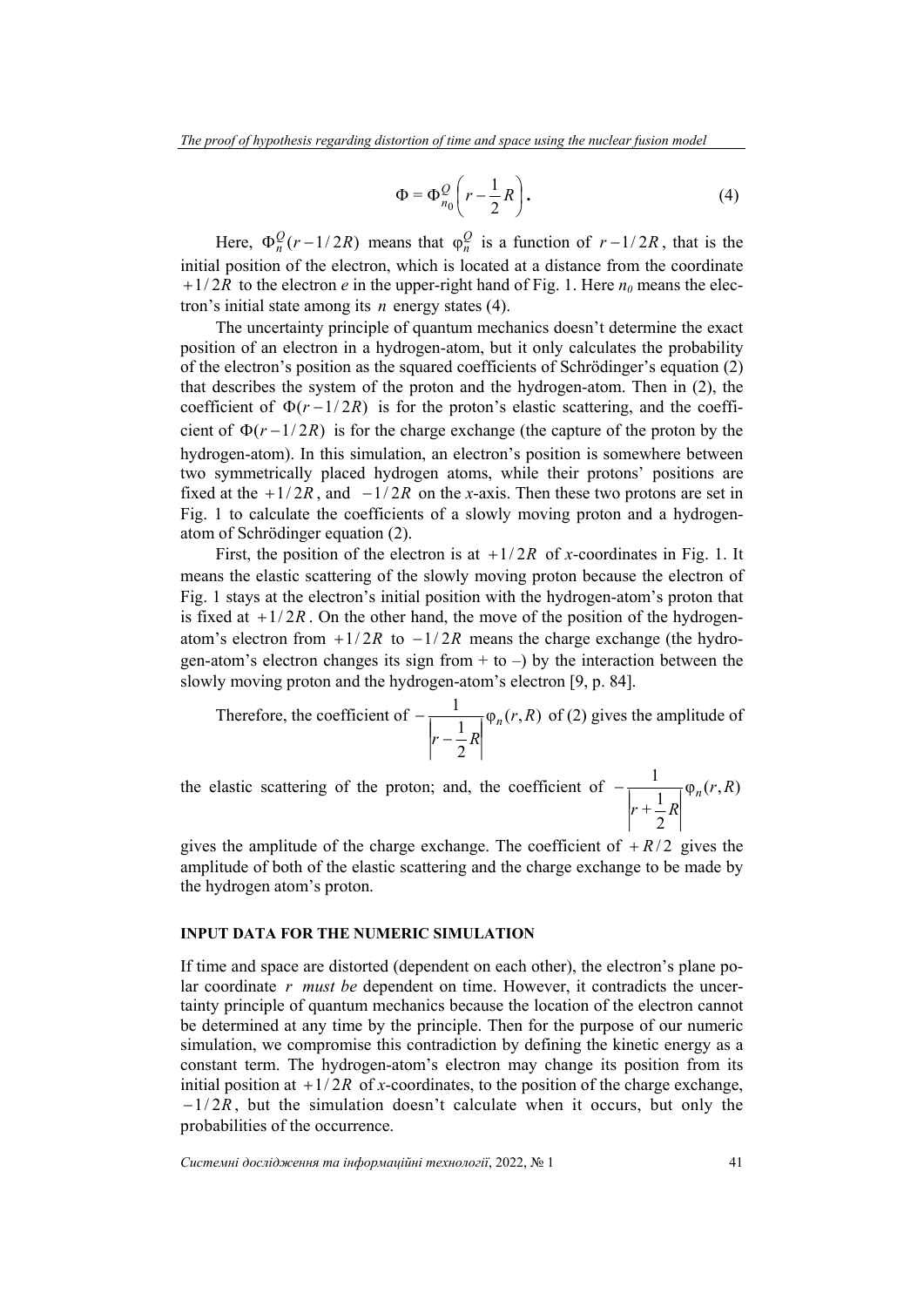Then we assigned 24 discrete values for the coordinates of *r* and *R* as shown in Fig. 2.



*Fig. 2.* Coordinates *r* and *R* without the distortion of time and space

In our simulation, symmetric and anti-symmetric functions  $\varphi_n^S(r, R)$  and  $\varphi_n^a(r, R)$  are substituted by the symmetric geometry of two hydrogen atoms as the mirror images on the both-sides of the origin  $O$ , as shown in Fig. 3. We assign the value of *R* by the empirically measured radius, 25 pico-meters, of hydrogenatom [10]. Because two hydrogen-atoms are placed next to each other in Fig. 3, we assign 50 to the value of *R* . If charge exchange happens, the electron's plane polar coordinate, *r*, changes its position from the initial position,  $+R/2$  of *x*coordinates, to the position of the charge exchange,  $-1/2R$ . Then the relation between *r* and *R* is as follows:

$$
r = \sqrt{\left(\frac{R}{2}\right)^2 + x^2} \tag{5}
$$

where *x* is the distance from the origin *O* toward  $-1/2R$  and toward  $+1/2R$ , and the origin *O* is at 0 on the x-axis,  $-1/2R$  is at -12 on the *x*-axis; and,  $+1/2R$  is at +12 on the *x*-axis. The electron is initially attached to the proton at  $+1/2R$  of *x*-coordinates (5); and then it will be attached to the proton at  $-1/2R$  of *x-*coordinates after the charge exchange.



*Fig. 3.* Position of the electron and its coordinate *r*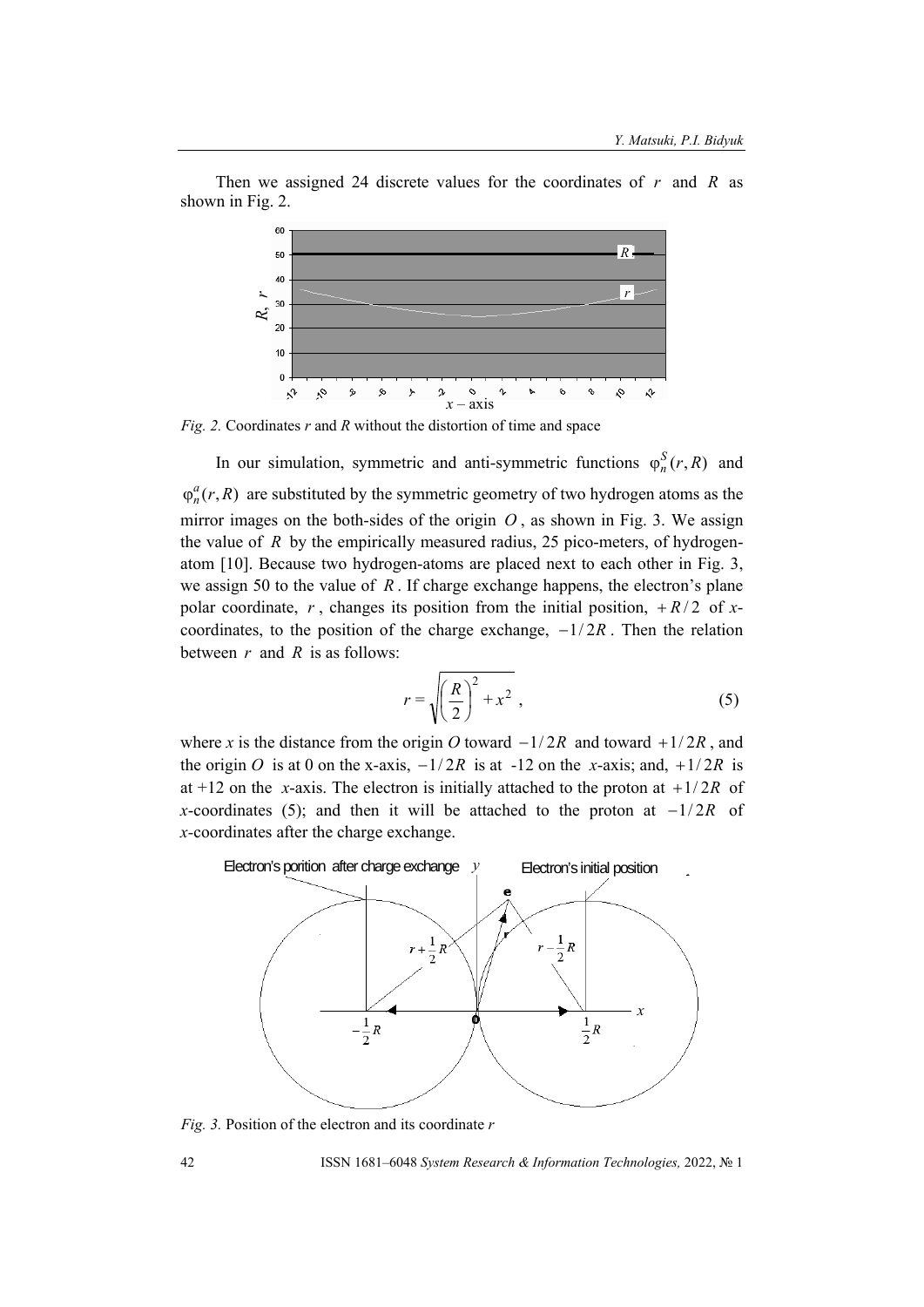As stated by (3), the nucleons are far apart; therefore, the electron will be localized near one or the other proton. However, it doesn't mean that *R* in this simulation should be far apart to infinity, but it only justifies the wave functions of hydrogen-atom that distinguish the initial state of the wave function J J  $\left(r-\frac{1}{2}R\right)$  $\setminus$  $\Phi_{n}^{\mathcal{Q}}\left(r-\frac{1}{2}R\right)$  $n_0\binom{r-2}{r}$ 1  $\frac{d}{d} \left[ r - \frac{1}{2} R \right]$  and the wave function  $\Phi_{n_0}^Q \left[ r + \frac{1}{2} R \right]$ J  $\left(r+\frac{1}{2}R\right)$  $\setminus$  $\Phi_{n}^{\mathcal{Q}}\left(r+\frac{1}{2}R\right)$  $n_0$ <sup> $\begin{pmatrix} 1 & 1 \\ 2 & 2 \end{pmatrix}$ </sup>  $\frac{1}{2} \left( r + \frac{1}{2} R \right)$  after the charge exchange.

Then we set sine curves as the wave functions  $\varphi_n(r, R)$  of (2). And we set two frequencies,  $w_1$  and  $w_2$  as shown in Fig. 4, for simulating the lower energy state (the lower frequency) and the higher energy state (the higher frequency) of the electron of the hydrogen atom. These sine curves are the functions of *r* and *R*, which  $\varphi_n(r, R)$  require.



*Fig. 4.* Sine curves with lower frequency  $w_1$  and the higher frequency  $w_2$ 

If *r* and *R* are dependent on *t*, *r* becomes distorted distance ρ, while *t* becomes distorted time  $\tau$  as shown in Fig. 5 and Fig. 6. In Fig. 2 shown above, *r* and *R* are distance without the distortion. However, in Fig. 5 and Fig. 6,  $\tau$  and  $\rho$  are time and distance showing the interaction with each other. They are calculated by:

$$
\tau = t + f(r); \tag{6}
$$

$$
\rho = t + g(r),\tag{7}
$$

where,  $f(r)$  and  $g(r)$  are given functions of  $r$  [9 p. 34]. We set them as shown below, logarithmic distortion, and with exponential distortion:

$$
f(r) = \log r,
$$
  
 
$$
g(r) = e^r.
$$



*Fig. 5*. Distorted coordinates of the electron's position (ρ) with interaction of time and space

*Системні дослідження та інформаційні технології*, 2022, № 1 43

**5E+15** 5E+15 4E+15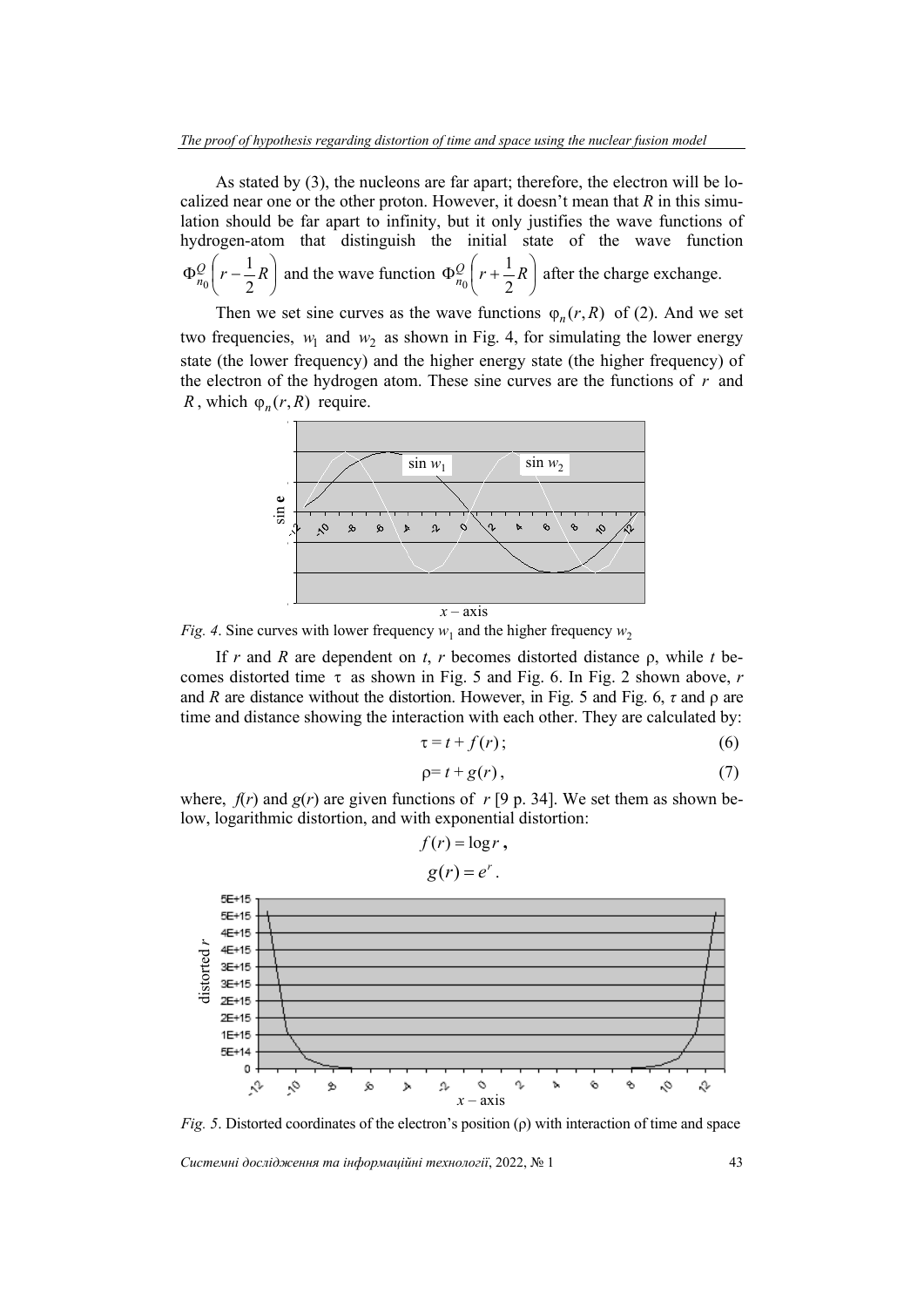We assume that logarithmic distortion for distorted time (6) and exponential distortion for distorted space (7). We think that distorted time should not vary exponentially, because distorted time coordinates should give the basis (less variable than exponential) of the 4-dimensional time and space even if they interact with space.

To calculate (6) and (7), we assigned a time coordinate *t* on the *x*-axis from +12 to -12, as the electron's initial position is at +12. According to (7), *R* is also affected by *t,* but it doesn't change as much as *r* does as shown in Fig. 6.



*Fig. 6*. Distorted coordinates of the proton's position (*R*) with interaction of time and space

For the distorted *r* and the distorted *R* , we used the same wave function (sine curve) as shown in Fig. 4.

## **ALGORITHM OF THE SIMULATION**

The probability of charge exchange was calculated by the equation shown below:

$$
H_1 \varphi_n(r, R) X(R) = -\frac{1}{2} \nabla_r^2 \varphi_n(r, R) X(R) - C_1 \left( \frac{1}{r - (1/2)R} \right) \varphi_n(r, R) X(R) + \frac{1}{R} X(R) . (8)
$$

For this numeric simulation, we defined that  $-\frac{1}{2} \nabla_r^2 \varphi_n(r, R) X(R)$ + 2  $\frac{1}{2} \nabla_r^2 \varphi_n(r, R) X(R)$ 

 $\frac{1}{R}X(R)$ *R*  $\frac{1}{2}$   $\frac{1}{2}$   $X(R)$  is a constant term (let's put it as *T*), and it is not affected by the geometry for the potential energy of the system in Fig. 1. Then we can use the matrix algebra

shown below to calculate the coefficients,  $C_1$  and  $C_2$ . Also, we don't need  $X(R)$ henceforward, because (8) becomes independent from *R* . Then (8) becomes

$$
H_1 \varphi_n(r, R) = T - \left[ -C_1 \left( \frac{1}{r - (1/2)R} \right) \varphi_n(r, R) - C_2 \left( \frac{1}{r + (1/2)R} \right) \varphi_n(r, R) \right] =
$$
  
=  $T - \left[ -C_1 \left( \frac{1}{r - (1/2)R} \right) \sin w - C_2 \left( \frac{1}{r + (1/2)R} \right) \sin w \right].$  (9)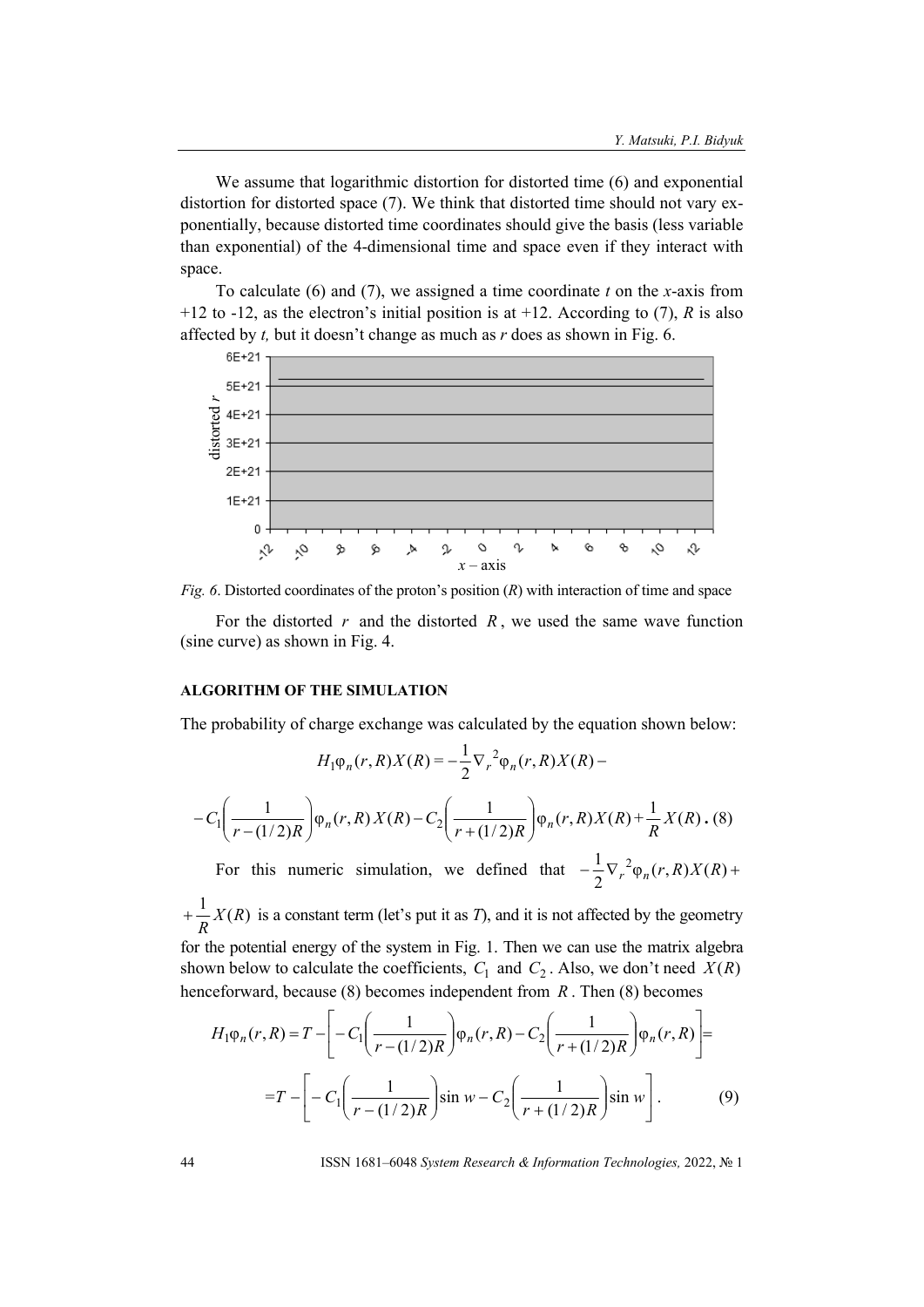When the reference [9] was published in 1969, a personal power computer of today was not available; therefore, it further described the algorithm in mathematical forms with calculus. Also, it suggested that the squared module of the coefficient *C*<sub>2</sub> of  $- [1/(r + (1/2)R)] \phi_n$  gave the probability of charge exchange [9, p. 86]. In this research we used a personal computer to calculate the coefficients,  $C_1$  and  $C_2$ , with the matrix algebra shown below.

First, we set a two-column matrix *X*,

$$
X = \left[ \frac{-1}{r + (1/2)R} \sin w - \frac{-1}{r - (1/2)R} \sin w \right] = [X_1 \quad X_2],
$$

and a two-row vector made of two coefficients,  $C_1$  and  $C_2$ :

$$
c = \begin{bmatrix} C_1 \\ C_2 \end{bmatrix};
$$

now, (9) becomes as follows:

$$
H_1\varphi_n(r,R)=T-Xc=T-(C_1X_1+C_2X_2).
$$

Then we set the boundary conditions to solve the problem:

$$
\frac{\partial [H_1 \cdot \varphi_n(r,R)]^2}{\partial C_n} = 0.
$$

For example, in case of  $n = 1$ , we have:

$$
\frac{\partial [H_1 \varphi_n(r,R)]^2}{\partial C_1} = 2H_1 \varphi_n(r,R)(-X_1) = 0.
$$

Then

$$
X'H\varphi_n(r,R)=0\ ,
$$

where  $X'$  is a transpose matrix of  $X$ . On the other hand,

$$
H\varphi_n(r,R)=T-Xc\,;
$$

therefore,

 $X'(T - Xc) = 0$ .

Then, we can write:

$$
X'Xc=X'T.
$$

Therefore, the coefficients are calculated by the equation:

$$
c = (X'X)^{-1}X'T,
$$

where  $(X'X)^{-1}$  is the inverse matrix of  $X'X$ . In this simulation, we set *T* as a 25 row-vector of unity (one), therefore the calculated coefficients are not absolute probabilities, but relative probabilities to the unity *T* . We think that it is sufficient to assign unity to *T* , because the goal of this simulation is to calculate the probabilities by means of relative squared modules of the coefficients. The calculated coefficients are proportional to the eigenvalues of the hydrogen atom.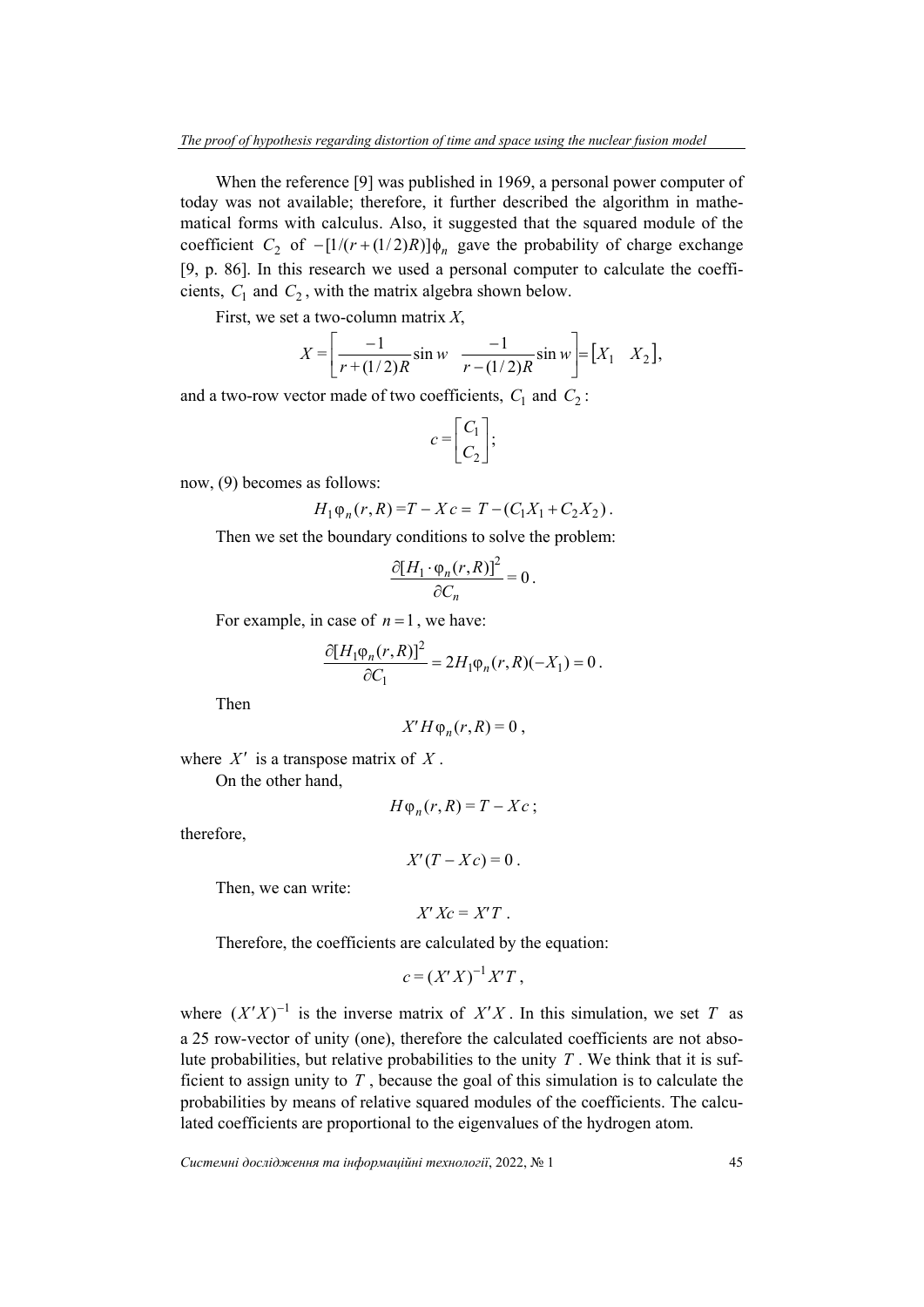## **RESULT**

Fig. 7 and Fig. 8 show the calculated probabilities of the charge exchange and the elastic scattering of the slowly moving proton to the target electron. The probabilities shown in these figures are the calculated results that don't take distorted time and space. Table 1 shows the calculated values of these figures. The probability of the proton's elastic scattering is calculated by the squared coefficient *C*<sup>1</sup> divided by the sum of the squared coefficients of  $C_1$  and  $C_2$ , and the probability of the proton's charge exchange is calculated by squared  $C_2$  divided by the sum of the squared coefficients of  $C_1$  and  $C_2$ .







*Fig. 8.* Calculated probabilities of elastic scattering and change exchange with sin  $w_2$ (without the distortion of time and space)

**Table 1.** Calculated probability without the distortion of time and space

| <b>Parameter</b>    |       | $C_1$ for<br>elastic scattering | $C2$ for<br>charge exchange |
|---------------------|-------|---------------------------------|-----------------------------|
| Coefficient         | $W_1$ | $1,252 \cdot 10^{-2}$           | $-6,220 \cdot 10^{-1}$      |
|                     | $W_2$ | $7,733 \cdot 10^{-3}$           | $-6,068\cdot10^{-1}$        |
| Squared coefficient | $W_1$ | $1,568 \cdot 10^{-4}$           | $3,868 \cdot 10^{-1}$       |
|                     | $W_2$ | $5,979.10^{-5}$                 | $3,682 \cdot 10^{-1}$       |
| Probability         | $W_1$ | $4,051\cdot10^{-4}$             | $9,996 \cdot 10^{-1}$       |
|                     | $W_2$ | $1,624 \cdot 10^{-4}$           | $9,998\cdot10^{-1}$         |

**Note:** The probability is a squared coefficient divided by the sum of squared coefficients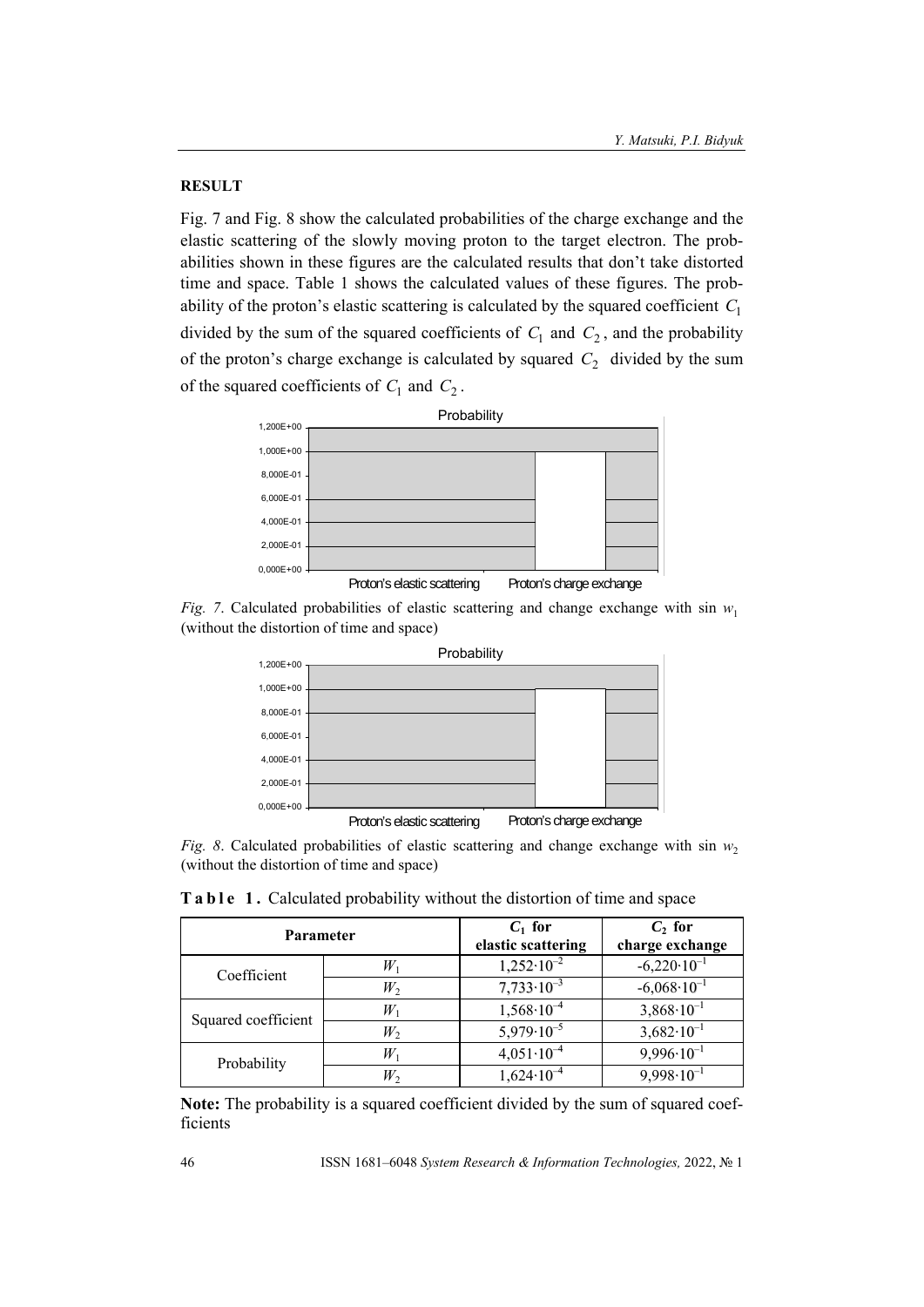Fig. 9, Fig. 10 and Table 2 show the result of the simulation with the distorted time  $\tau$  and distorted distance  $\rho$ . The probability of the charge exchange is lower than the probability without distortion shown in Fig. 7, Fig. 8 and Table 1. Instead, the probability of elastic scattering appears and reaches the same probability of charge exchange. It is also noted that the values of the coefficients of the equation shift from those without distortion of time and space. It means that the eigenvalues of Schrödinger equation (2) shift, i.e., the discrete energy states of the hydrogen atom also shift.



*Fig. 9*. Calculated probabilities of elastic scattering and change exchange with the distortion of time and space (sin  $w_1$ )



*Fig. 10*. Calculated probabilities of elastic scattering and change exchange with the distortion of time and space (sin  $w_2$ )

| <b>Parameter</b>    |       | $C_1$ for<br>elastic scattering | $C_2$ for<br>charge exchange |
|---------------------|-------|---------------------------------|------------------------------|
| Coefficient         | $W_1$ | $1,597.10^{27}$                 | $1,597.10^{27}$              |
|                     | $W_2$ | $2,050 \cdot 10^{27}$           | $2,050 \cdot 10^{27}$        |
| Squared coefficient | $W_1$ | $2,550 \cdot 10^{54}$           | $2,550\cdot10^{54}$          |
|                     | $W_2$ | $4,204\cdot10^{54}$             | $4,204\cdot10^{54}$          |
| Probability         | $W_1$ | $5,000 \cdot 10^{-1}$           | $5,000 \cdot 10^{-1}$        |
|                     | W,    | $5,000 \cdot 10^{-1}$           | $5,000 \cdot 10^{-1}$        |

**Table 2.** Calculated probability with the distortion of time and space

**Note:** The probability is a squared coefficient divided by sum of the squared coefficients.

## **CONCLUSIONS AND RECOMMENDATIONS**

The result of the simulation shows that the proton is captured by the hydrogen atom by the charge exchange at the beginning of nuclear fusion when the mass is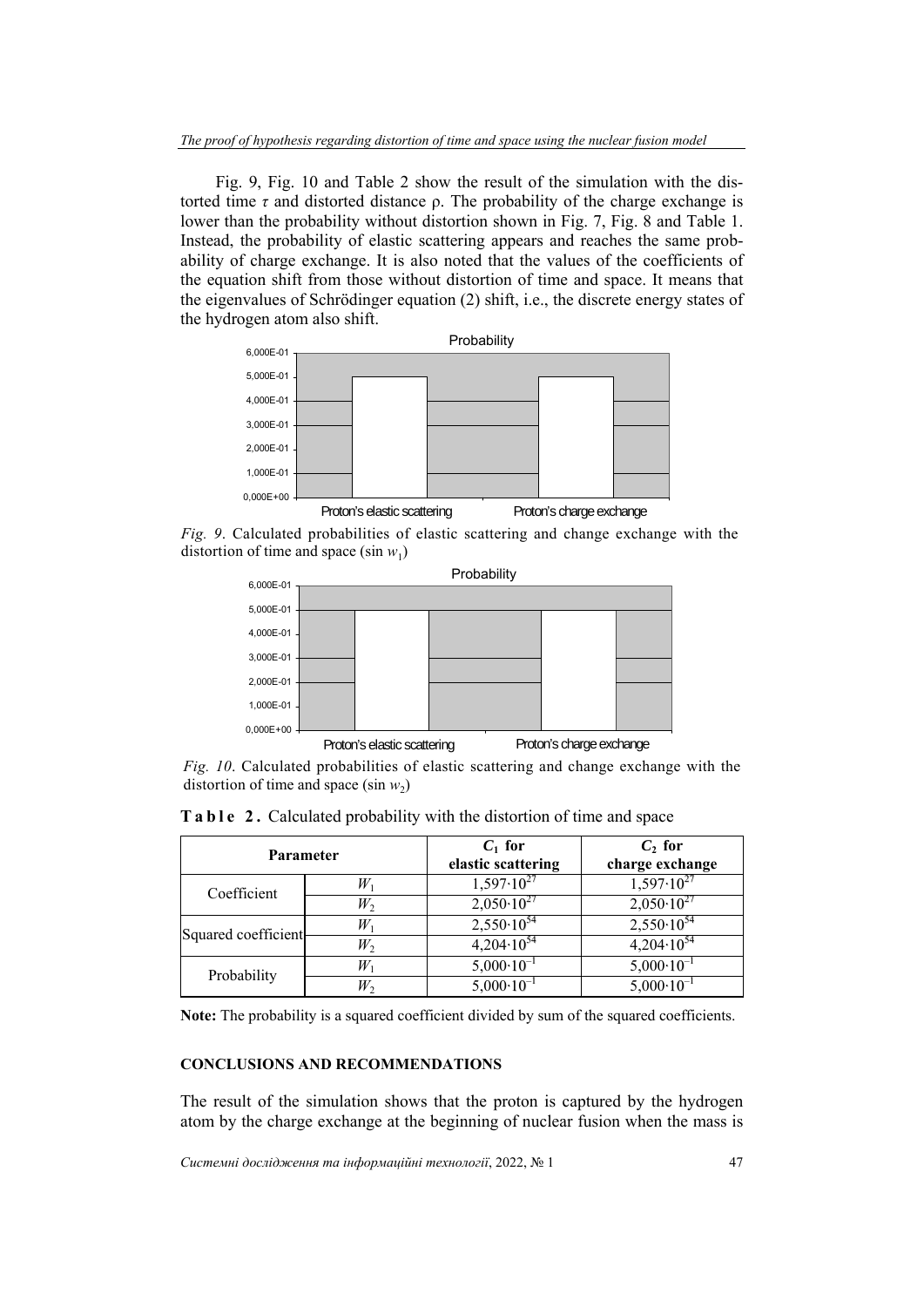not yet heavy and when time and space are still independent. However, as the fusion process proceeds and time and space are interacted, the elastic scattering of the proton appears. It means that the nuclear fusion reaches saturation at some point of the process with the distorted time and space.

The experiment of nuclear fusion may verify the distortion of time and space. In our numeric simulation, the coefficient of the charge exchange differs between the cases with and without the distortion. It means that the discrete energy states of the electron in the hydrogen atom should also vary because the solution of discrete eigenvalues of Schrödinger equation (2) shifts from the case without the distortion to the case with the distortion. (The wave functions such as sine curves are continuous, but the equation (2) leads to the discrete eigenvalues that define the energy states of the hydrogen atom). Also, if the increased proton's elastic scattering is observed in the experiment, it verifies the distortion of time and space.

Therefore, if a laboratory experiment of nuclear fusion detects the shift of electron's energy states of the hydrogen atom and/or increase of the proton's elastic scattering, it will confirm the distortion of time and space in nuclear fusion.

#### **REFERENCES**

- 1. P.A.M. Dirac, *General Theory of Relativity*. New York: Florida University, A Wiley Interscience Publication, John Wiley & Sons, 1975, 69 p.
- 2. Y. Matsuki and P.I. Bidyuk, "Theory and Simulation of Artificial Antigravity", *IEEE 2nd International Conference on System Analysis Intelligent Computing, October 2020, Kyiv, Ukraine*. doi: 10.1109/SAIC51296.2020.9239195.
- 3. Y. Matsuki and P.I. Bidyuk, "Numerical Simulation of Gravitational Waves from a Black Hole, using Curvature Tensors", *System Research&Information Technology*, no. 1, pp. 54–67, 2020. doi: 10.20535/SRIT.2308.8893.2020.1.05.
- 4. Y. Matsuki and P.I. Bidyuk, "Simulating the Rotation of a Black Hole and Antigravity", *System Research & Information Technology*, no. 3, pp. 124–137, 2020. doi: 10.20535/SRIT.2308.8893.2020.3.09.
- 5. Y. Matsuki and P.I. Bidyuk, "Simulation of a Rotating Strong Gravity that Reverses Time", *System Research & Information Technology*, no. 3, pp. 7–16, 2021. doi: 10.20535/SRIT.2308.8893.2021.3.01.
- 6. Y. Matsuki and P.I. Bidyuk, "Numeric Simulation of Artificial Antigravity upon General Theory of Relativity", *Advances in Science, Technology and Engineering Systems Journal*, 6(3), pp. 45–53, May 2021. doi: 10.25046/aj060307.
- 7. Y. Matsuki and P.I. Bidyuk, "Numeric Simulation of the Waves from Artificial Antigravity upon General Theory of Relativity", *Advances in Science, Technology and Engineering Systems Journal*, 6(5), pp. 158–166, October 2021. doi: 10.25046/aj060518.
- 8. Y. Matsuki and P.I. Bidyuk, *A COURSE IN BLACK HOLE SIMULATION: Application of the general theory of relativity*. LAP LAMBERT Academic Publishing, October 2021, 84 p.
- 9. A.B. Migdal and V. Krainov, *Approximation Methods in Quantum Mechanics*. New York, Amsterdam: W.A. Benjamin Inc., 1969, 146 p.
- 10. J.C. Slater, "Atomic Radii in Crystals", *J. Chem. Phys.*, 41, 3199, 1964. Available: https://aip.scitation.org/ doi.org/10.1063/1.1725697

*Received 05.01.2022*